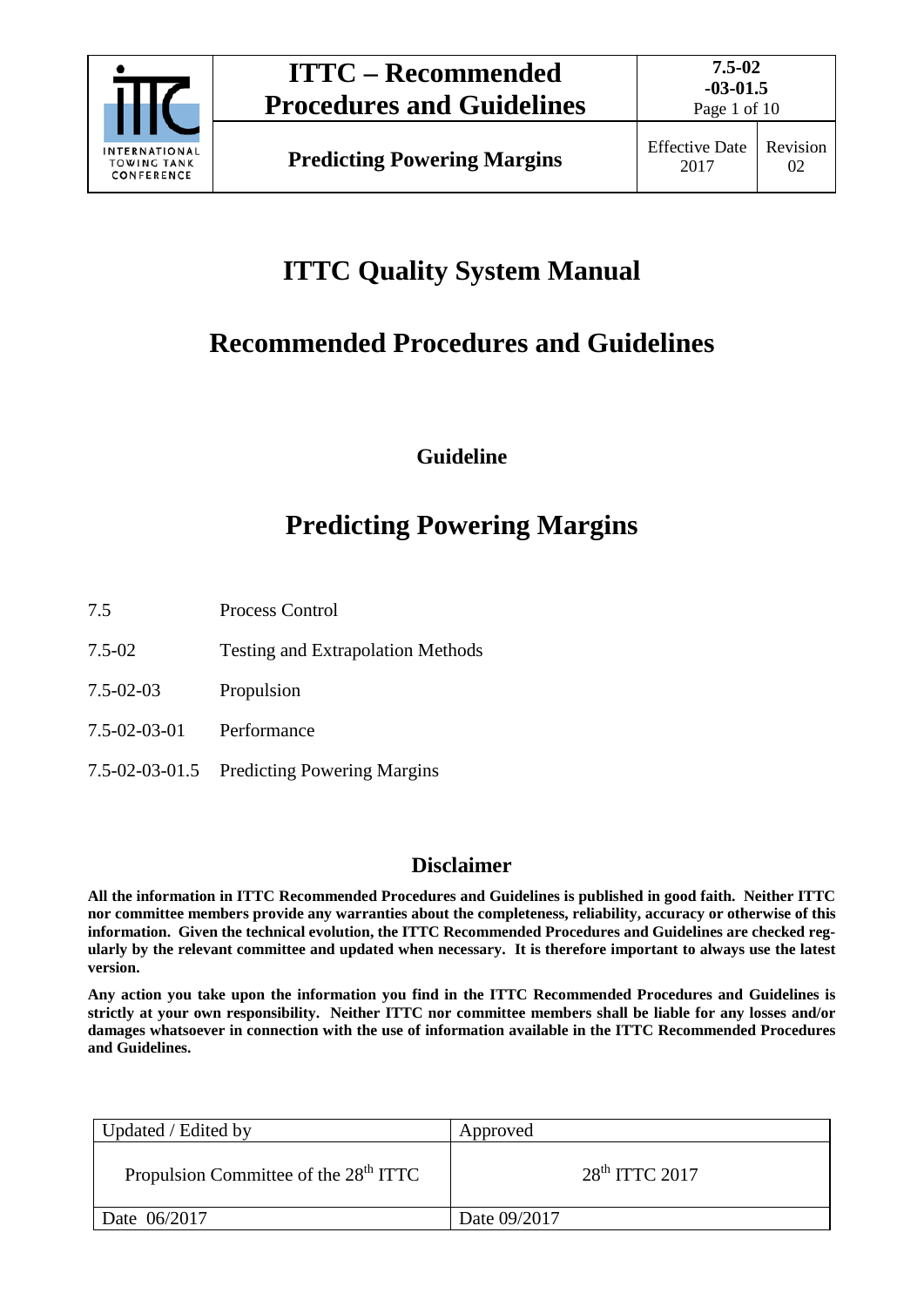

## **Table of Contents**

| 1.  | <b>PURPOSE OF PROCEDURE3</b>                 |
|-----|----------------------------------------------|
| 2.  |                                              |
| 2.1 |                                              |
|     | 2.2 Definition of Margins 3                  |
| 3.  | RESPONSIBILITIES4                            |
| 4.  |                                              |
|     |                                              |
| 4.1 | <b>Resistance Increase due to</b>            |
|     | <b>Operational and Environmental</b>         |
|     |                                              |
|     | 4.1.1                                        |
|     | Resistance change due to the ship's<br>4.1.2 |
|     |                                              |
|     | 4.1.3<br>Resistance increase in waves6       |
|     | Resistance increase due to wind6<br>4.1.4    |

|     | 4.1.5 Resistance increase due to shallow                                  |
|-----|---------------------------------------------------------------------------|
|     | 4.2 Resistance Increase due to Aging                                      |
|     |                                                                           |
|     |                                                                           |
|     |                                                                           |
|     | 4.3.1 Effect of thrust and torque from<br>change of propeller submergence |
|     | 4.3.2 Calculating the added power in a                                    |
|     |                                                                           |
| 4.4 | <b>Estimation of Powering Margins9</b>                                    |
| 5.  |                                                                           |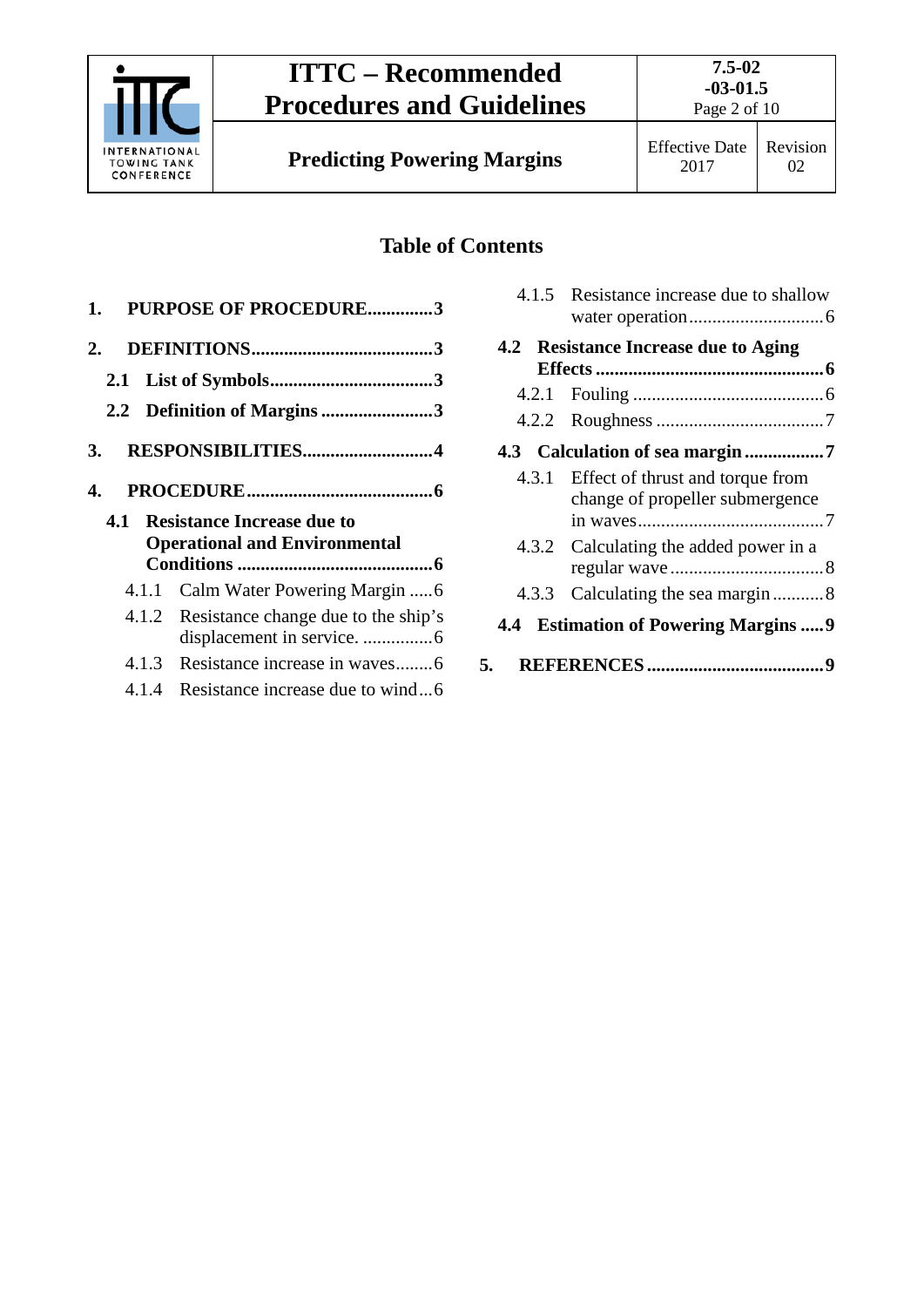

## **ITTC – Recommended Procedures and Guidelines**

## **Predicting Powering Margins**

### <span id="page-2-0"></span>**1. PURPOSE OF PROCEDURE**

The purpose of this procedure is to present recommendations, procedures, methodologies for determining the additional power to be installed above the calm water power requirements to account for various environmental conditions encountered in service, such as wind, waves, hull and propeller fouling, and increase of roughness due to ageing.

### <span id="page-2-2"></span><span id="page-2-1"></span>**2. DEFINITIONS**

### **2.1 List of Symbols**

- *D* Propeller diameter
- *h* Distance from the instantaneous free surface to the propeller centre
- *h*<sup>0</sup> Distance from the calm water free surface to the propeller centre
- *H*<sub>W1/3</sub> Significant wave height
- *J*<sup>0</sup> Advance coefficient of propeller
- *J*0C Advance coefficient of propeller in calm water
- *KQ* Propeller torque coefficient
- *KQ*<sup>C</sup> Propeller torque coefficient in calm water
- *KT* Propeller thrust coefficient
- $Kr^*$ Propeller thrust coefficient of full scale propulsion point
- *KT*<sup>C</sup> Propeller thrust coefficient in calm water
- *n* Propeller rate of rotation (1/s)
- *P*<sub>DS</sub> Shaft power
- *P*<sub>DSC</sub> Shaft power in calm water
- *PM* Powering Margin
- *R* Propeller radius
- *R*T0 Ship resistance in calm water
- *R*AW Ship added resistance in waves
- *t* Thrust deduction
- *T*<sup>P</sup> Peak period of wave spectrum
- *w* Taylor wake fraction
- $\alpha$  Average wave heading
- $\beta$  Thrust diminution factor
- $\varepsilon$  Phase angle
- $\eta_{\text{R}\zeta}$  Relative wave motion amplitude
- $\rho$  Water density
- $\sigma$  Area under the wave spectrum
- $\omega$  Wave frequency
- $\omega_{\rm E}$  Wave frequency of encounter
- <span id="page-2-3"></span> $\zeta$  Wave amplitude

### **2.2 Definition of Margins**

The terms powering margin and sea margin have been used in the past. For clarification, the following terms are defined

**Calm Water Powering Margin**: the power level above and beyond the tow tank prediction to ensure that a ship meets its calm water speed – power requirement. However, it depends on the practice of power estimation of each towing tank whether Calm Water Powering Margin is necessary or not. If the proper considerations are made for the selection of model-ship correlation factors to meet the calm water speed requirement, it is not necessary.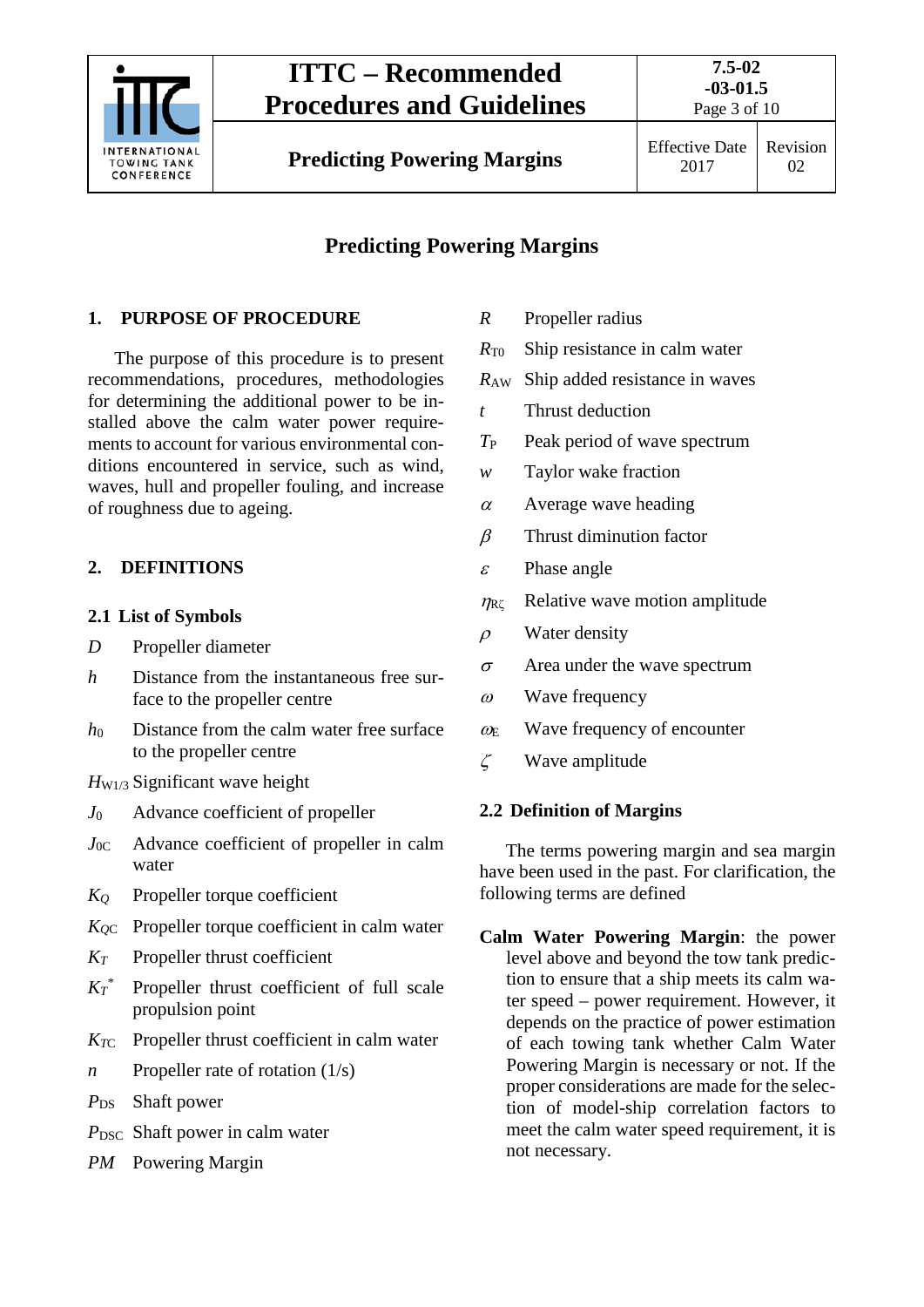

- **Sea Margin**: Powering margin can be defined as the margin which should be added to the estimation of the speed-power relationship for a newly built ship in ideal weather conditions to allow for the operation of the ship in realistic conditions. In practice this does not mean that the ship must meet full speed in all weather conditions, but that it can sustain its service (design) speed over a realistic percentage of conditions. Powering margins should take into account environmental effects such as wind and waves on the route, (shallow water), steering effects and air- and water temperature based either on experience or on statistical values as well as the effects of aging and fouling on the hull and roughness of the hull and the propeller surface.
- **Engine Operation Margin:** The engine operation margin describes the mechanical and the thermodynamic power reserve for the economical operation of the engine(s) with respect to reasonably low fuel and maintenance costs.
- **Light Running Margin:** This is the margin in propeller revolution considered for a new

ship to absorb 100% engine power in future service conditions.

#### <span id="page-3-0"></span>**3. RESPONSIBILITIES**

The Calm Water Powering Margin shall be given by the model testing institution, since it is closely related to their model - ship correlation.

To determine the sea margin, the ship operator supplies information about the intended operation of the ship. The determination of the margin is done using the hydrodynamic knowledge of the model testing institution, together with the operational information from the ship operator.

The Engine Operation Margin should be determined by the engine manufacturer using information received from the ship's operator.

The light running margin should generally be determined by the engine manufacturer in cooperation with the propeller manufacturer and the ship's builder.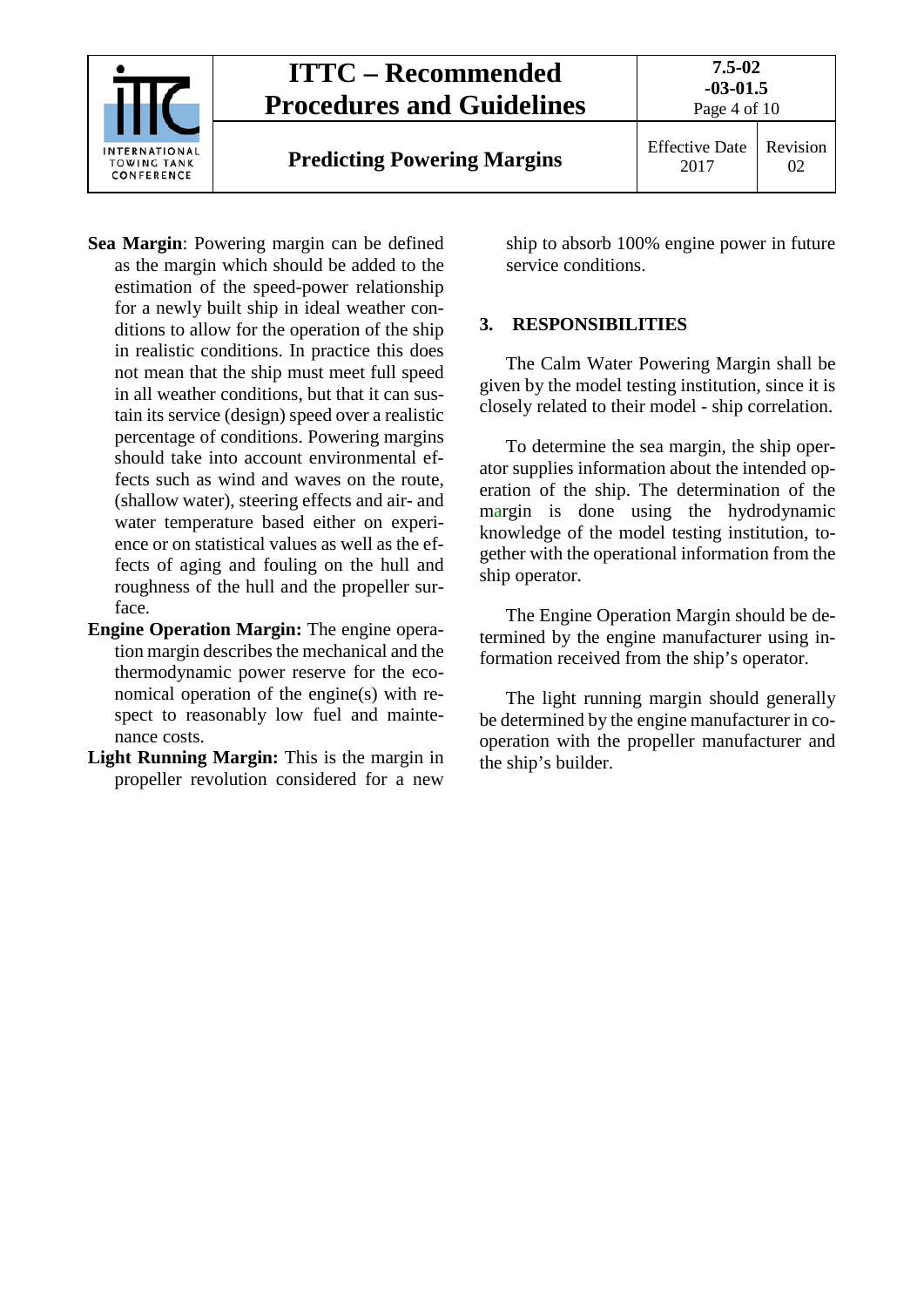



Figure 1: Simplified Flow Chart how to establish Powering Margin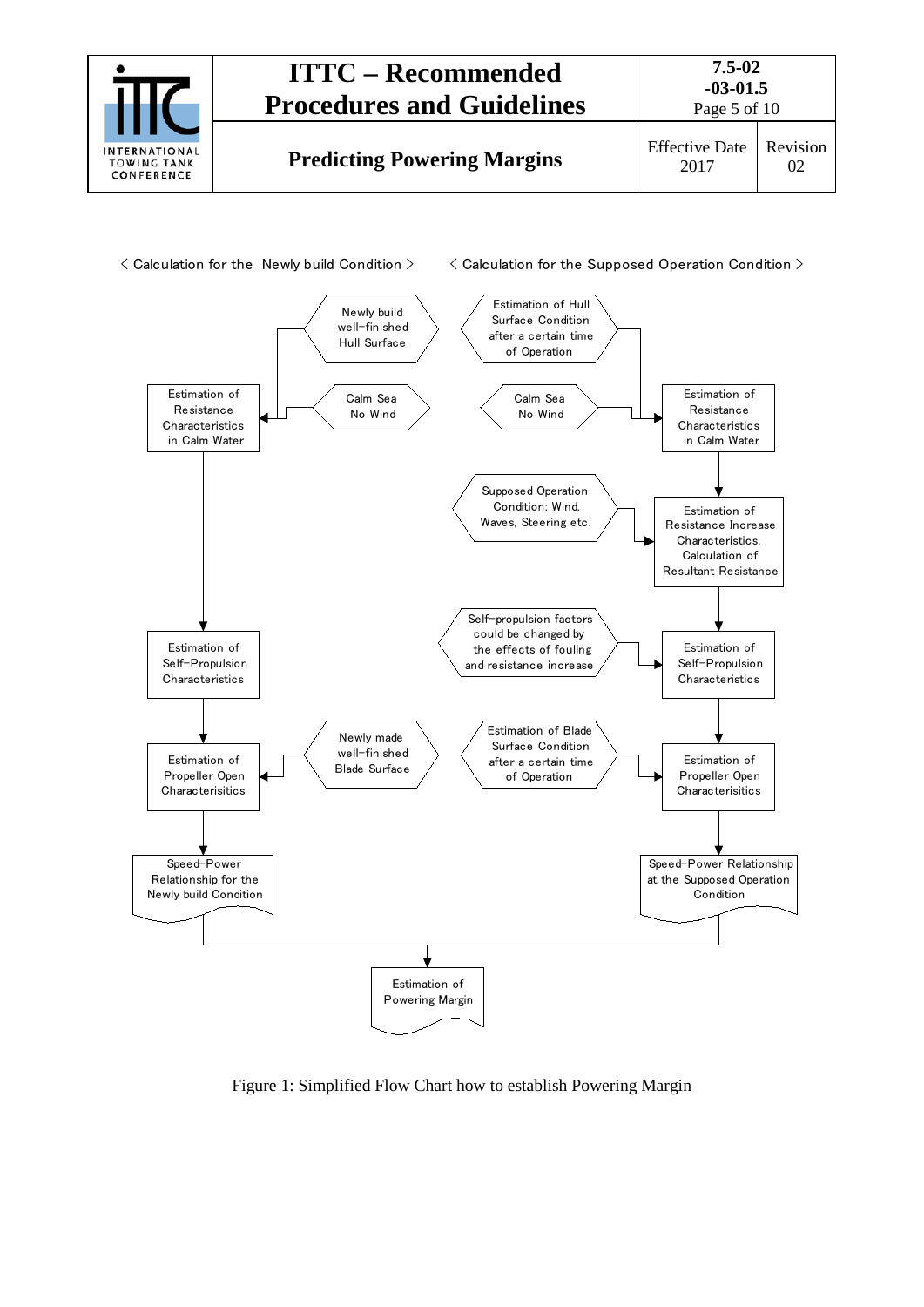

 $02<sub>z</sub>$ 

### <span id="page-5-0"></span>**4. PROCEDURE**

The methods to establish margins (see Fig. 1) consist of

- the definition of the operating conditions of the ship, considering the ships displacement, sea states, relative wind speeds, current speeds and the relative direction of wind, waves and current; additionally aging effects (fouling, roughness) should be considered,
- the estimation of the resistance increase due to operational and environmental conditions and aging effects,
- a check of the propeller and engine characteristics taking into account the resistance increase of the ship in operation.

#### <span id="page-5-1"></span>**4.1 Resistance Increase due to Operational and Environmental Conditions**

<span id="page-5-2"></span>4.1.1 Calm Water Powering Margin

As an example, Reference 6 suggests that 6% power margin be applied to model tests with stock propellers and 4% power margin should be applied to model tests with design propellers. Reference 7 shows that with the 4% calm water power margin, all 20 Navy ship designs met their calm water speed goal.

The calm water powering margin may be included in the selected correlation allowance.

<span id="page-5-3"></span>4.1.2 Resistance change due to the ship's displacement in service.

A method to consider the effects of changing displacement and trim on resistance is given in the ISO Standard 15016 and the ITTC Procedure 7.5-04-01-1.2 Procedure for the Analysis of Speed/Trial Data.

#### <span id="page-5-4"></span>4.1.3 Resistance increase in waves

A method to consider the effect of waves on the resistance is given in the ISO Standard 15016 and the ITTC Procedure 7.5-02-07-02.2.

<span id="page-5-5"></span>4.1.4 Resistance increase due to wind

A method to consider the effects of wind on the resistance is given in the ISO Standard 15016 and the ITTC Procedure 7.5-04-01-1.2.

<span id="page-5-6"></span>4.1.5 Resistance increase due to shallow water operation

A method to consider the effects of shallow water on the speed loss is given in the ISO Standard 15016 and the ITTC Procedure 7.5-04-  $01-1.2.$ 

An example of a method for correction of resistance for shallow water effect is found in ref 10.

#### <span id="page-5-8"></span><span id="page-5-7"></span>**4.2 Resistance Increase due to Aging Effects**

#### 4.2.1 Fouling

As fouling is a biological phenomenon whose occurrence is difficult to predict and control [1], there are many factors that influence a ship's degree of fouling. Among them, average voyage speed, types and age of antifouling paints, and average voyage duration were found to be highly significant accounting for 60% of variation in the available data. Of the three factors the most influential was the types and age of antifouling paints [2].The extent and rapidity of fouling is also significantly affected by the sea water temperature.

By far the biggest causes of propeller surface roughness is fouling. A small roughness increase of the propeller causes large increases in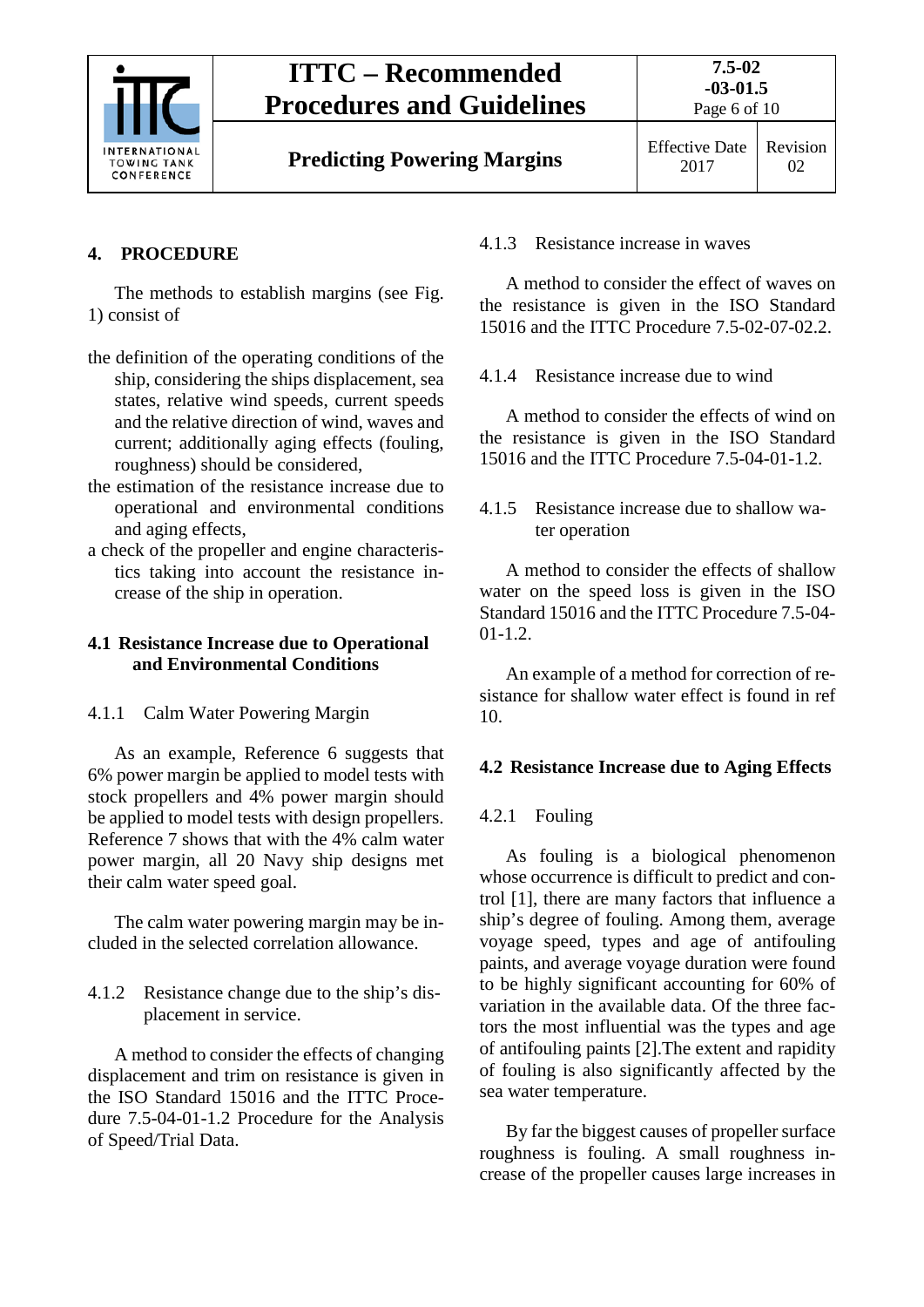

the required power. In addition, propeller fouling can increase cavitation and noise radiation greatly [3]. Reference 8 provides analytic information on the influence of roughness on propeller performance.

There exists software to calculate hull roughness penalty which estimates the increase in power required over time for the four main antifouling technologies based on their average increase in physical hull roughness per year [1,4,5].



Figure 2: Overall % power increase for a typical fast fine ship (e.g. Container Liner) vs. time for different antifouling types

The combined effects of physical roughness and the risk of fouling on ship power required to maintain ship speed is shown in Figure 2.

It has been shown that antifouling paints play a very main, even decisive, role in reducing ship fouling.

Up to now, there is no accurate and overall method to predict ship fouling. Only by studying a large number of ships over extended time periods can statistically reliable information be obtained. Utilizing different antifouling types is the mature measure, and further developing new and high effective, non-contaminative antifouling types is a most effective step to reduce ship fouling effect.

#### <span id="page-6-0"></span>4.2.2 Roughness

Recently, it has been thought that the problem of fouling is much less important thanks to the great efficiency of modern antifouling paint such as TBT-SPC systems. However, alternatives to TBT-SPCs in preparation for the impending TBT ban of IMO (2001) have been examined. Candries (2001) compared the drag, boundary layer and roughness characteristics of the surfaces coated with new antifouling paint systems such as Tin-free SPC and Foul Release systems, which are considered as currently the most satisfactory alternatives.

Up to now, there is no accurate and overall method to predict the effect of ship roughness taking into account the use of the new antifouling paint systems.

#### <span id="page-6-2"></span><span id="page-6-1"></span>**4.3 Calculation of sea margin**

#### 4.3.1 Effect of thrust and torque from change of propeller submergence in waves

The instantaneous thrust and torque coefficients can be corrected for reductions in propeller submergence due to waves and ship motions according to the following approximations (adapted from Faltinsen and Minsaas, 1984) (ref. 11)

$$
K_T = \beta K_{TC} \tag{1}
$$

$$
K_Q = \beta^{0.8} K_{QC} \tag{2}
$$

 $K_{TC}$  and  $K_{QC}$  are the thrust and torque coefficients in calm water. Using the propeller open water diagram for the full scale propeller,  $K_{TC}$ and  $K_{OC}$  can be expressed as second-degree polynomials:

$$
K_{TC} = a + bJ_0 + cJ_0^2
$$
 (3)

$$
K_{QC} = d + eJ_0 + fJ_0^2 \tag{4}
$$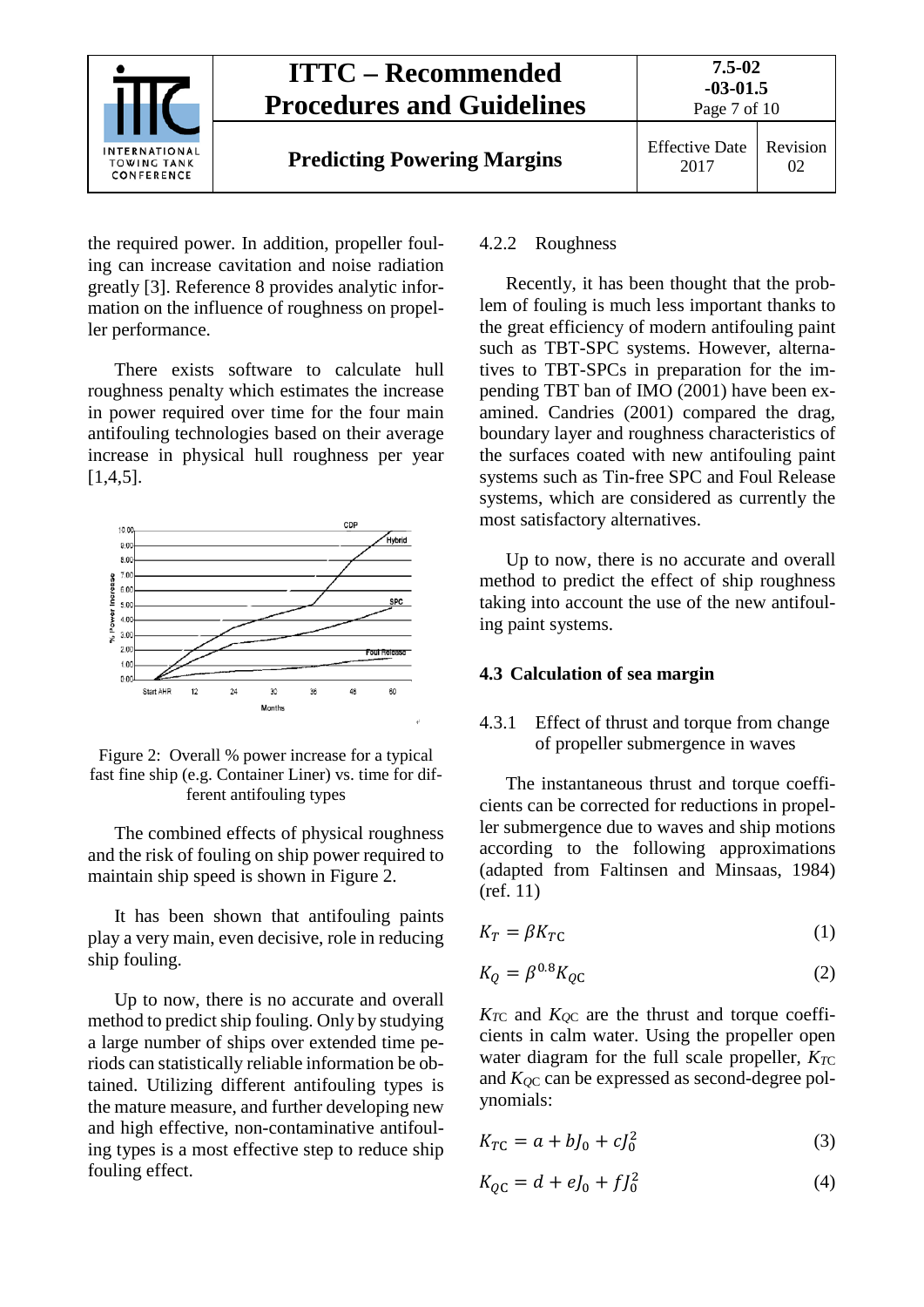

*J*<sup>0</sup> is the advance number of the propeller;

$$
J_0 = V(1 - w)/(nD)
$$

 $\beta$  is the thrust diminution factor, which can be approximated in the equation below as:

$$
\beta =\n\begin{cases}\n1 - 0.675(1 - 0.769 h/R)^{1.258}, h/R < 1.3 \\
h/R \ge 1.3\n\end{cases},
$$
\n(5)

where *h* is the distance from the instantaneous free surface to the propeller centre and R is the propeller radius. The submergence ratio is approximated by superimposing the submergence in calm water operation  $h_0$  with the relative motion amplitude  $\eta_{R\zeta}$ , disregarding the wave diffraction. The instantaneous value of the submergence ratio is then calculated as:

$$
h/R = h_0/R + \left(\eta_{\text{Ra}} \sin(\omega_e t + \varepsilon)\right) / R \tag{6}
$$

In relation to average speed loss in waves, the following average values of thrust and torque coefficients are used, again following Faltinsen and Minsaas (1984):

$$
K_T = \bar{\beta} K_{TC} \tag{7}
$$

$$
K_Q = \bar{\beta}^{0.8} K_{QC} \tag{8}
$$

where  $\overline{\beta}$  is found by averaging over a wave period.

The relative motion amplitude  $\eta_{R\zeta}$  is typically found using a sea keeping calculation program, but can also be found from model tests in waves.

#### <span id="page-7-0"></span>4.3.2 Calculating the added power in a regular wave

To find the added power in waves, the full scale propulsion point, including the effects of added resistance and thrust loss, is found from:

$$
K_T^* = \frac{R_{\text{To}} + R_{\text{AW}}}{\rho n^2 D^4 (1 - t)} \equiv const J_0^2 \tag{9}
$$

In RAW, the wave and wind resistance, and resistance increase due to increase of roughness and fouling should also be included, so that the total added resistance is considered. The ship propulsion point J0 is found from the intersection between  $K_T = \beta K_{TC}$  and  $K_T^*$  When  $J_0$  is known,  $K_{\text{OC}}$  is found from the ship propeller open water diagram, and  $K_Q$  is found from  $K_Q =$  $\beta^{0.8} K_{QC}$ . The relative increase in ship propulsion power is now found as:

$$
\frac{P_{DS}}{P_{DSC}} = \frac{K_Q}{K_{QC}} \left(\frac{J_{0C}}{J_C}\right)^3 = \frac{K_Q}{K_{QC}} (1 - w)^3
$$
 (10)

where  $P_{\text{DSC}}$  is the shaft power in calm water, and *KQ*<sup>C</sup> is the propeller torque coefficient at the calm water propeller operating point.

#### <span id="page-7-1"></span>4.3.3 Calculating the sea margin

To calculate the powering margin based on the method for calculating the added power in a given regular wave condition given as above, it is assumed that the waves are consistent with a narrow banded process and that they are longcrested. It is then legitimate to cut the wave record into successive regular wave parts with amplitude  $\zeta$  and circular frequency  $\omega$ . The probability density function for  $\zeta$  and  $\omega$  can, according to Sveshnikov (1966) (ref. 12) be written as: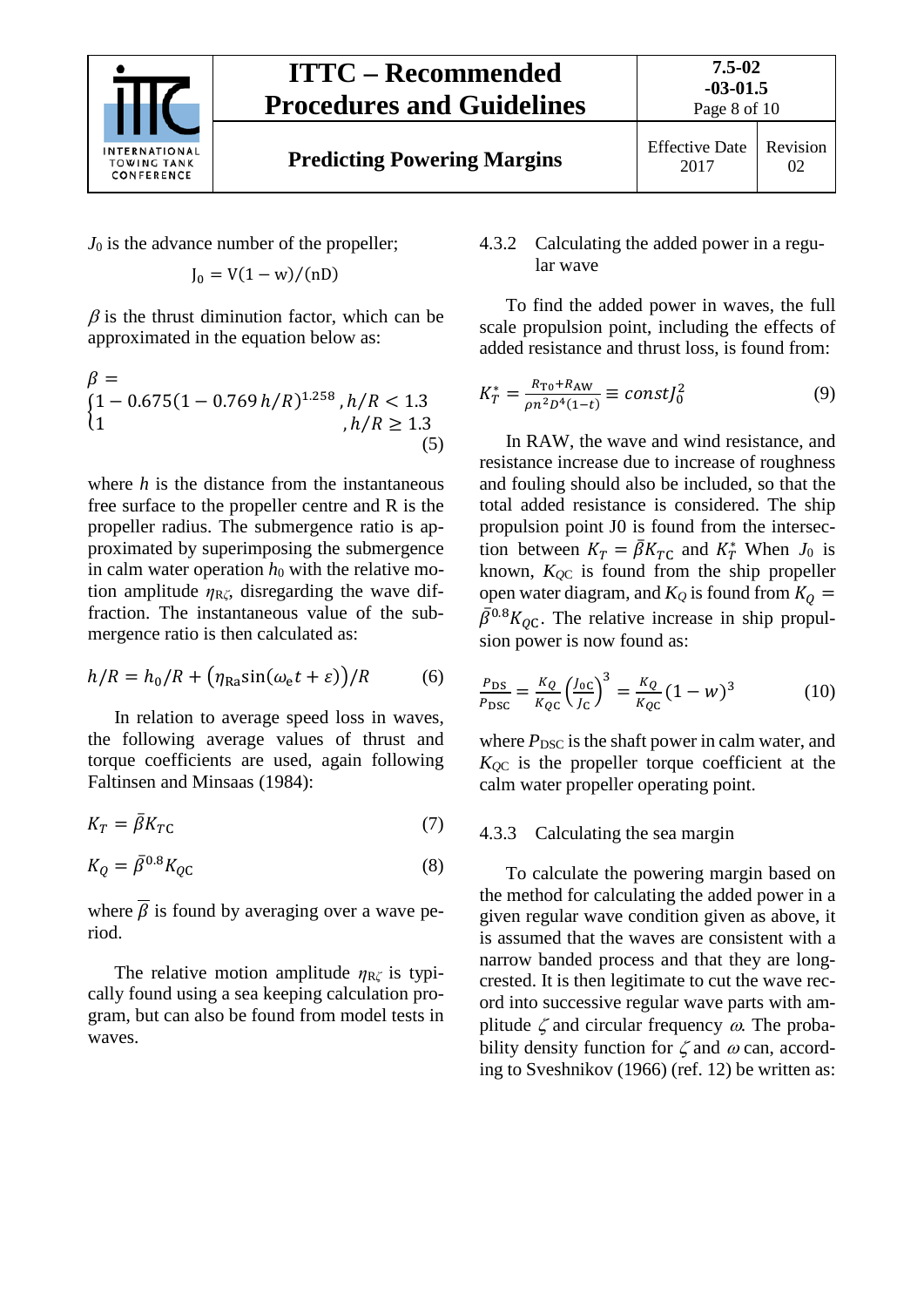

# **ITTC – Recommended Procedures and Guidelines**

$$
f(\zeta, \omega) = \frac{\zeta^2}{\sigma^3 \sqrt{2\pi} \sqrt{\omega_2^2 - \omega_1^2}} \cdot \exp\left(-\frac{\zeta^2 \left(\omega_2^2 - 2\omega_1 \omega + \omega^2\right)}{2\sigma^2 \left(\omega_2^2 - \omega_1^2\right)}\right)
$$
(11)

where  $\sigma^2$  is the area under the wave spectrum curve.  $\sigma^2$  can be related to the significant wave height:  $\sigma^2 = H_{1/3}^2 / 16$ .  $\omega_1$  and  $\omega_2$  are the circular frequency defined by the first and second moment of the wave spectrum. For a PM-spectrum,  $\omega_1$  and  $\omega_2$  can be calculated from the spectrum peak period according to:

$$
\omega_1 = \frac{2\pi}{T_1} = \frac{2\pi}{T_P} \cdot \frac{1.408}{1.086} \tag{12}
$$

$$
\omega_2 = \frac{2\pi}{T_2} = \frac{2\pi}{T_P} \cdot 1.408\tag{13}
$$

The power increase in a given sea state  $(H_{1/3})$ and  $T_P$ ) and heading can be found as:

$$
\frac{P_{DS}}{P_{DSC}} = \int_{0}^{\infty} d\zeta \int_{-\infty}^{\infty} d\omega \cdot f(\zeta, \omega) \frac{\kappa_Q}{\kappa_{QC}} (1 - w)^3 \quad (14)
$$

To calculate the average power increase in a given route or set of routes, the probability p of each combination of  $H_{W1/3}$ ,  $T_P$  and heading must be given. This probability is usually found from scatter diagrams for the areas of operation, and from a calculation of the relative period of time spent in the domain of each scatter diagram. The overall powering margin (*PM*) is now found as

$$
PM = \left(\sum_{i} \sum_{j} \sum_{k} p\left(H_{1/3}^{(i)}, T_{P}^{(j)}, \alpha^{(k)}\right) \cdot \int_{0}^{\infty} \int_{-\infty}^{\infty} f(\zeta, \omega) \cdot \frac{\kappa_{Q}}{\kappa_{QC}} \cdot (1 - w)^{3} d\omega d\zeta + \right) \cdot \frac{100\%}{}
$$
\n(15)

Here  $p(H_{1/3}^{(1)}, T_P^{(j)}, \alpha^{(k)})$  is the probability for the occurrence of the given combination of

 $H_{1/3}$ ,  $T_P$ , and average wave heading  $\alpha$ . Note that  $\sum_i \sum_j \sum_k p\left(H_{1/3}^{(1)}, T_P^{(j)}, \alpha^{(k)}\right) = 1.$ 

The definition of the operation, the operational area, and the time spent in each area should be discussed with the ship operator and agreed with the client.

#### <span id="page-8-0"></span>**4.4 Estimation of Powering Margins**

In case either no model tests or other reliable performance data for the ship under trial conditions are available the following values, suggested by the major engine manufacturers, might be used to determine powering margins to consider operational, environmental and aging effects:

| Sea Margin:                     | 15 to 25% on the specified MCR |                  |  |  |
|---------------------------------|--------------------------------|------------------|--|--|
| power                           |                                |                  |  |  |
| <b>Engine Operation Margin:</b> |                                | 10 to 15% on the |  |  |
|                                 | specified MCR power            |                  |  |  |

Light Running Margin: 5 to 7 % on the specified MCR power

Additional more specific recommendations for various trade routes are given in Ref 9, 13, and 14.

#### <span id="page-8-1"></span>**5. REFERENCES**

- (1) R L Townsin, The Ship Hull Fouling Penalty, International Marine Coatings, 2003.
- (2) Ashley D.M. Coutts, Malcolm Haddon and Chad L. Hewitt, Factors influencing a vessel's degree of fouling, 10<sup>th</sup> International Congress on Marine Corrosion and Fouling, 1999.